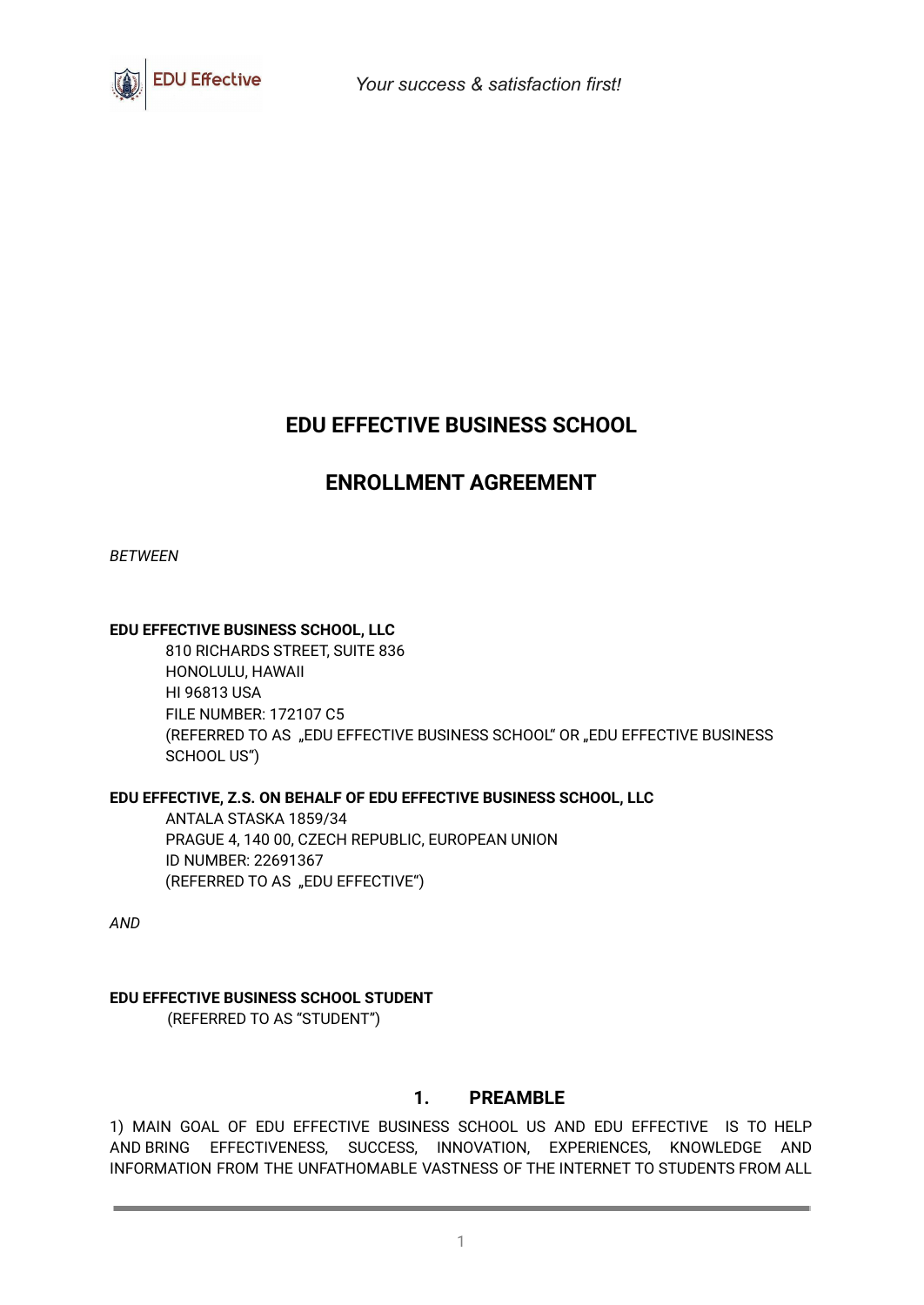

OVER THE WORLD AT A FAIR PRICE. WE ARE HERE FOR THOSE TO WHOM EDUCATION AND LIFELONG DEVELOPMENT IS OF CONSEQUENCE.

EDU EFFECTIVE BUSINESS SCHOOL AND EDU EFFECTIVE HAVE PREPARED JOINT PROGRAMS BRINGING TOGETHER AMERICAN ACADEMIC PROGRAMS (EDU EFFECTIVE BUSINESS SCHOOL, HAWAII, US) AND EUROPEAN PROFESSIONAL DEGREE PROGRAMS (THROUGH EDU EFFECTIVE, Z.S., CZECH REPUBLIC, EUROPEAN UNION) AND SUCCESSFUL GRADUATES WILL THUS OBTAIN JOINT DEGREES (MBA, MSC., AND MPA).

2) LL.M. STUDY PROGRAM IS PROVIDED AS PROFESSIONAL TRAINING PROGRAMS DIRECTLY THROUGH EDU EFFECTIVE, Z.S., CZECH REPUBLIC, EUROPEAN UNION AND SUCCESSFUL GRADUATES WILL RECEIVE THE LL.M. DEGREE FROM EDU EFFECTIVE, Z.S., CZECH REPUBLIC, EUROPEAN UNION.

## **1. ACCREDITATION OF EDU EFFECTIVE BUSINESS SCHOOL, UNITED STATES**

1) EDU EFFECTIVE BUSINESS SCHOOL US IS A PRIVATE UNIVERSITY ESTABLISHED AND ACTING IN ACCORDANCE WITH THE LAW CODIFIED IN CHAPTER 446E OF THE HAWAII REVISED STATUTES.

2) EDU EFFECTIVE BUSINESS SCHOOL IS CERTIFICATED BY INTERNATIONAL EDUCATION SOCIETY LONDON (IES) AND INTERNATIONAL CERTIFICATION INSTITUTE (ICI).

BECAUSE OF THE DIFFERENCES BETWEEN THE US AND THE EUROPEAN AND OTHERS EDUCATION SYSTEMS, AND IN ACCORDANCE WITH THE HAWAIIAN LAW, THIS INFORMATION IS IMPORTANT ESPECIALLY FOR THE US STUDENTS: EDU EFFECTIVE BUSINESS SCHOOL US IS NOT ACCREDITED BY AN ACCREDITATION AGENCY RECOGNIZED BY THE US DEPARTMENT OF EDUCATION (NOTE: IN THE UNITED STATES, MANY LICENSING AUTHORITIES ARE REQUIRED TO RECOGNIZE ELIGIBILITY FOR ACCREDITED TITLES. IN SOME CASES, ACCREDITED UNIVERSITIES MAY NOT ACCEPT SUBJECTS OR EDUCATION GAINED AT NON-ACCREDITED UNIVERSITIES. ALSO, SOME EMPLOYERS MAY REQUIRE A STATE ACCREDITED TITLE TO ACKNOWLEDGE THE ELIGIBILITY FOR EMPLOYMENT.).

SINCE OUR MISSION IS TO BRING EFFECTIVENESS AND KEEP OUR STUDY PROGRAMS AFFORDABLE FOR EVERYONE WHILE MAXIMIZING BENEFITS FOR WORKING ADULT STUDENTS, WE ARE NOT LOOKING TO OBTAIN U.S. FEDERAL ACCREDITATION, AT THE MOMENT. BECAUSE U.S. STUDENTS DO NOT NEED TO DRAW ON U.S. FEDERAL FUNDS FOR COLLEGE TUITION BECAUSE OUR TUITION IS AT THE LOWEST POSSIBLE LEVEL TO KEEP STUDENTS OUT OF DEBT FOR MANY YEARS TO COME.

4) EDU EFFECTIVE BUSINESS SCHOOL RECOMMENDATION: IF YOUR GOAL IS TO OBTAIN A RECOGNIZED DEGREE IN YOUR COUNTRY, WE CANNOT GUARANTEE THAT AND WE RECOMMEND THAT YOU GET INFORMED AT YOUR LOCAL DEPARTMENT OF EDUCATION BEFORE APPLYING.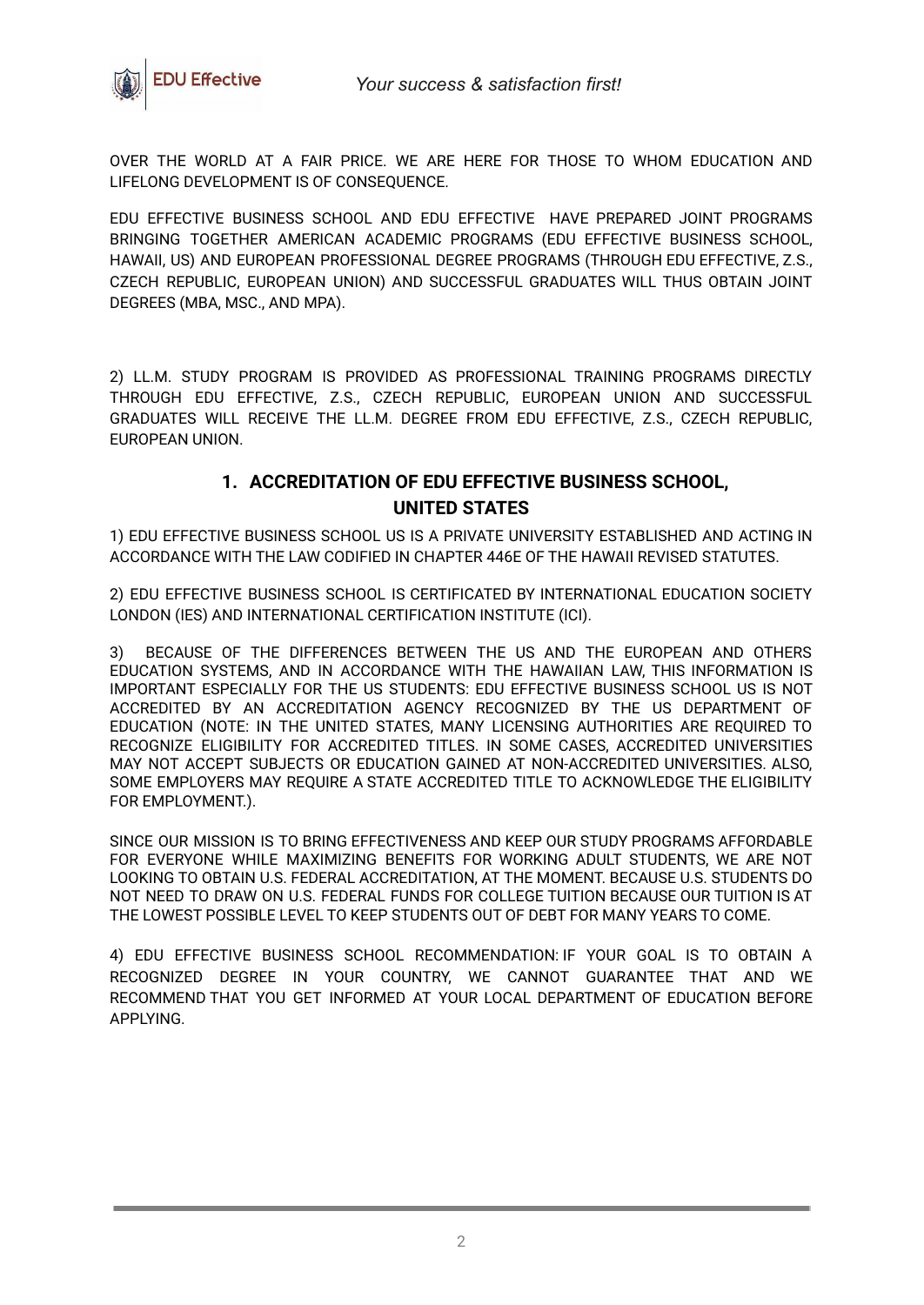

## **2. PREAMBLE AND ACCREDITATION OF EDU EFFECTIVE, CZECH REPUBLIC, EUROPEAN UNION**

1) EDU EFFECTIVE IS A PROFESSIONAL NON-PROFIT EDUCATION INSTITUTION AND ACTING IN ACCORDANCE WITH THE LAW CODIFIED IN CZECH REPUBLIC, EUROPEAN UNION LAWS.

2) EDU EFFECTIVE IS CERTIFICATED BY INTERNATIONAL EDUCATION SOCIETY LONDON (IES) AND INTERNATIONAL CERTIFICATION INSTITUTE (ICI).

3) WE REFER TO THE FACT THAT IN THE CZECH REPUBLIC, EU, OUR DEGREE IS CONSIDERED AS A PROFESSIONAL DEGREE. EDU EFFECTIVE IS FOR STUDENTS WHO STUDY FOR THEIR PERSONAL DEVELOPMENT, TO IMPROVE THEIR KNOWLEDGE, TO BE PART OF A GLOBAL NETWORKING COMMUNITY.

4) EDU EFFECTIVE RECOMMENDATION: IF YOUR GOAL IS TO OBTAIN A RECOGNIZED DEGREE IN YOUR COUNTRY, WE CANNOT GUARANTEE THAT AND WE RECOMMEND THAT YOU GET INFORMED AT YOUR LOCAL DEPARTMENT OF EDUCATION BEFORE APPLYING.

## **3. TUITION**

### 1) THE STUDENT AGREES TO PAY THE TUITION AS STATED HERE: [HTTPS://WWW.EDUEFFECTIVE.ONLINE/ABOUT-US/TUITION-SCHOLARSHIPS-CHARITY/](https://www.edueffective.online/ABOUT-US/TUITION-SCHOLARSHIPS-CHARITY/)).

2) THE STUDENT EXPRESSLY DECLARES THAT HE/SHE IS AWARE OF THE TUITION FEES AND THAT THE TUITION FEE SCHEDULE UNDER THE ABOVE LINK BECOMES AN ANNEX TO THE AGREEMENT AT THE TIME OF ITS CONCLUSION.

3) THE AGREED UPON TUITION AND FEES MUST BE PAID (ON BEHALF OF TAX INVOICE) ON OR BEFORE THE DUE DATE VIA ONLINE PAYMENT OR THE BANKING ACCOUNT OF EDU EFFECTIVE BUSINESS SCHOOL (VIA GLOBAL EDUCATION - PAYMENT PROVIDER FOR EDU EFFECTIVE BUSINESS SCHOOL).

A) EDU EFFECTIVE BUSINESS SCHOOL WIRE BANK TRANSFER INFORMATION:

## **FOR PAYMENTS IN US DOLLARS (USD):**

ACCOUNT NAME: GLOBAL EDUCATION S.R.O.(PAYMENT PROVIDER FOR EDU EFFECTIVE BUSINESS SCHOOL), ANTALA STASKA 1859/34, PRAGUE 4, 140 00, CZECH REPUBLIC, EUROPEAN UNION ACCOUNT NUMBER: 2101751371 BANK CODE: 2010 IBAN: CZ2720100000002101751371 BIC/ SWIFT CODE: FIOBCZPPXXX BANK INFORMATION: FIO BANKA, A.S., V CELNICI 1028/10, 117 21 PRAGUE 1, CZECH REPUBLIC, EUROPEAN UNION

## **FOR PAYMENTS IN EURO (EUR):**

ACCOUNT NAME: GLOBAL EDUCATION S.R.O.(PAYMENT PROVIDER FOR EDU EFFECTIVE BUSINESS SCHOOL), ANTALA STASKA 1859/34, PRAGUE 4, 140 00, CZECH REPUBLIC, EUROPEAN UNION ACCOUNT NUMBER: 2501751370 BANK CODE: 2010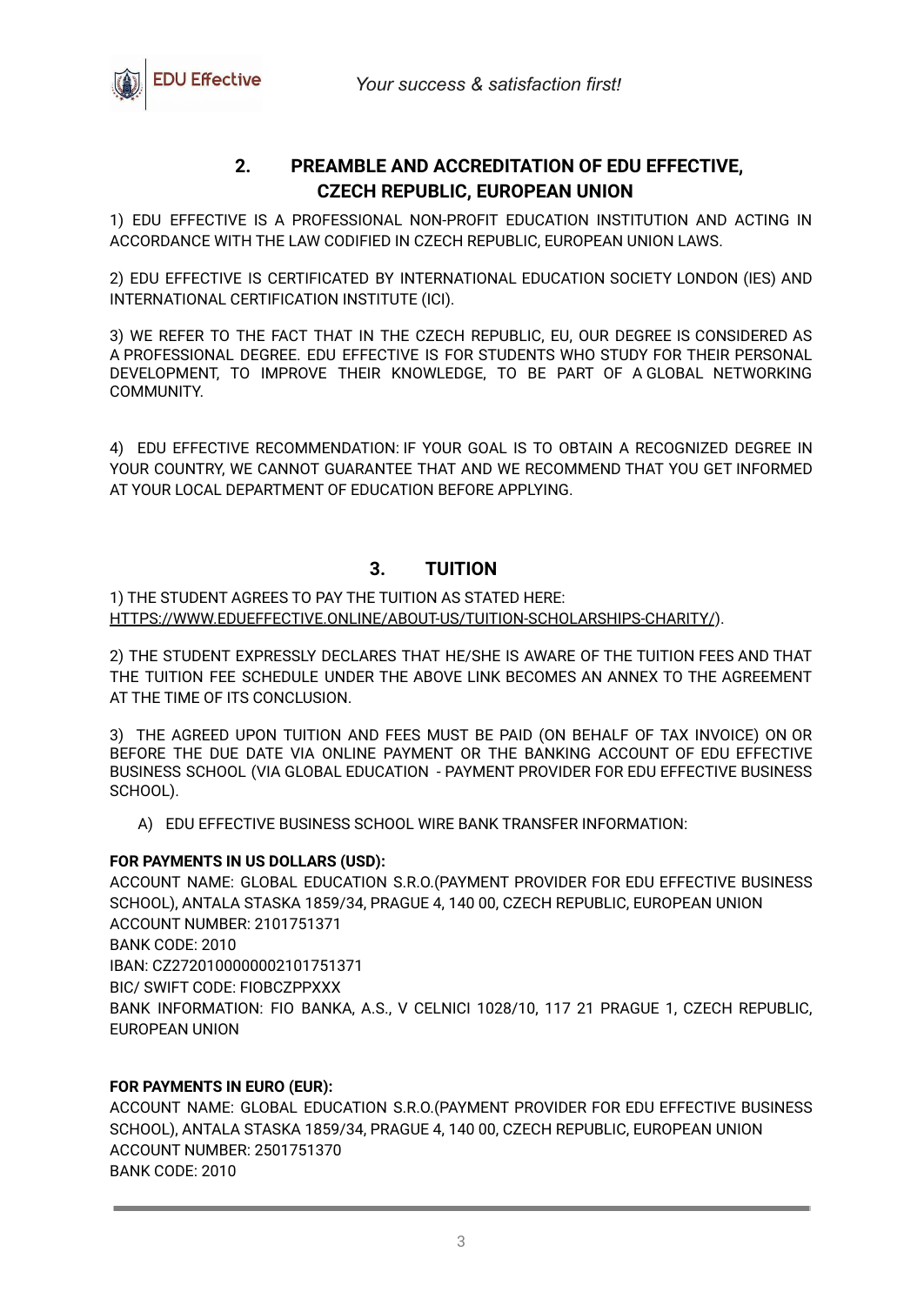

IBAN: CZ3620100000002501751370 BIC/ SWIFT CODE: FIOBCZPPXXX BANK INFORMATION: FIO BANKA, A.S., V CELNICI 1028/10, 117 21 PRAGUE 1, CZECH REPUBLIC, EUROPEAN UNION

### **FOR PAYMENTS IN CZECH CROWNS (CZK):**

ACCOUNT NAME: GLOBAL EDUCATION S.R.O.(PAYMENT PROVIDER FOR EDU EFFECTIVE BUSINESS SCHOOL), ANTALA STASKA 1859/34, PRAGUE 4, 140 00, CZECH REPUBLIC, EUROPEAN UNION ACCOUNT NUMBER: 2701751367 BANK CODE: 2010 IBAN: CZ1120100000002701751367 BIC/ SWIFT CODE: FIOBCZPPXXX BANK INFORMATION: FIO BANKA, A.S., V CELNICI 1028/10, 117 21 PRAGUE 1, CZECH REPUBLIC, EUROPEAN UNION

#### *PLEASE, USE TAX INVOICE NUMBER AS THE TRANSACTION REFERENCE*

B) ALL BANK TRANSACTION AND CURRENCY CONVERSION CHARGES ARE TO BE PAID IN FULL BY THE STUDENT.

C) IF PAYMENT OF TUITION FEES IS CHOSEN TO BE PAID IN MONTHLY INSTALLMENTS, THE MONTHLY INSTALLMENTS ARE DUE EACH MONTH UNTIL ALL INSTALLMENTS ARE PAID. REPAYMENT AMOUNTS AND REPAYMENT TERMS ARE ALSO SPECIFIED HERE: [HTTPS://WWW.EDUEFFECTIVE.ONLINE/ABOUT-US/TUITION-SCHOLARSHIPS-CHARITY/\)](https://www.edueffective.online/ABOUT-US/TUITION-SCHOLARSHIPS-CHARITY/).

4) ANY OTHER FEES (IF APPLICABLE - NOT A PREREQUISITE FOR PROPER COMPLETION OF STUDY) ARE PAID FOLLOWING THE [WWW.EDEUEFFECTIVE.ONLINE](http://www.edeueffective.online) WEB SITE: [HTTPS://WWW.EDUEFFECTIVE.ONLINE/ABOUT-US/TUITION-SCHOLARSHIPS-CHARITY/](https://www.edueffective.online/ABOUT-US/TUITION-SCHOLARSHIPS-CHARITY/) .

## **4. TERMS AND CONDITIONS OF THE EDU EFFECTIVE BUSINESS SCHOOL PROGRAMS**

1) THE ANTICIPATED GRADUATION DATE IS 12 MONTHS FROM THE DATE THE STUDENT RECEIVES LOGIN INFORMATION TO THE STUDENT INFORMATION SYSTEM. THE GRADUATION DATE DEPENDS ON THE TIMELY COMPLETION OF ALL PROGRAM REQUIREMENTS BY THE STUDENT WHICH IS A FULL RESPONSIBILITY OF THE STUDENT. BY ACCEPTING THESE CONDITIONS THE STUDENT AGREES THAT HE/SHE HAS BEEN INFORMED ABOUT THE REQUIREMENTS, FORM AND CURRICULUM OF THE PROGRAM BY STUDENT COUNSELOR OF EDU EFFECTIVE BUSINESS SCHOOL.

2) EDU EFFECTIVE BUSINESS SCHOOL IS COMMITTED TO:

A) PROVIDE THE STUDENT WITH EDUCATION IN THE EDU EFFECTIVE BUSINESS SCHOOL PROGRAMS IN COMPLIANCE WITH CONTENT AND CURRICULUM OF THE PROGRAM.

B) ENABLE THE STUDENT TO LAUNCH THE EDU EFFECTIVE BUSINESS SCHOOL PROGRAMS IN 5 BUSINESS DAYS AFTER THE INITIAL TUITION PAYMENT IS CREDITED TO THE BANK ACCOUNT OF EDU EFFECTIVE BUSINESS SCHOOL.

C) GRANT ACCESS TO STUDENT INFORMATION SYSTEM.

D) GRANT ACCESS TO TESTS AND THEIR ASSESSMENT.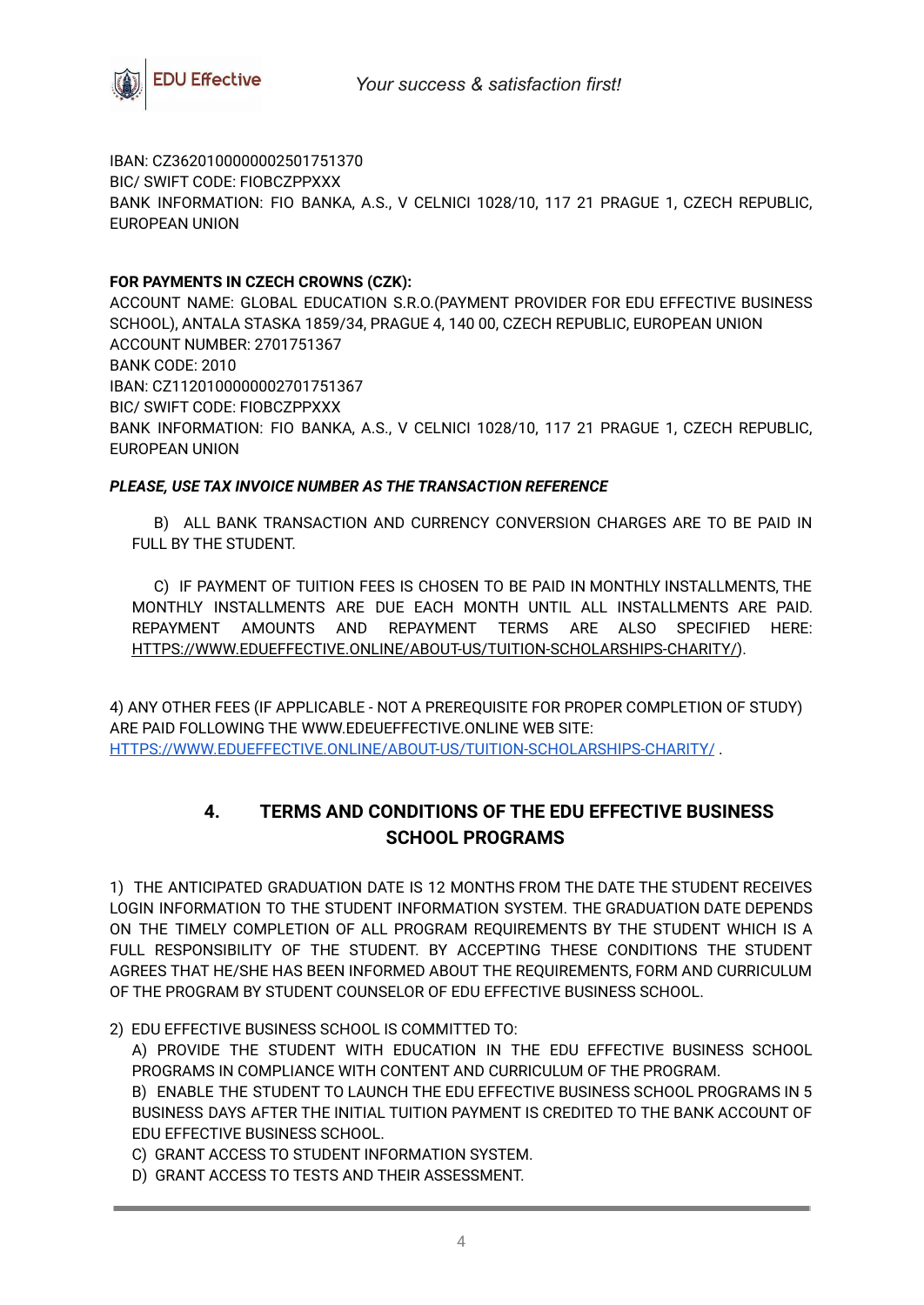

E) GRANT THE EDU EFFECTIVE BUSINESS SCHOOL AND/OR EDU EFFECTIVE CERTIFICATE TO THE STUDENT UPON SUCCESSFUL COMPLETION OF THE PROGRAM AND SETTLEMENT OF THE TOTAL AMOUNT OF THE TUITION.

3) CHARITY AND SCHOLARSHIP:

EDU EFFECTIVE BUSINESS SCHOOL DONATES 5% FROM PAID TUITION FOR EACH STUDENT WHO HAS COMPLETED THE STUDIES IN 12 MONTHS FOR CHARITY.

GRADUATE CAREER GROWTH SCHOLARSHIP - FINISH YOUR STUDY IN 10 MONTHS (MBA, MPA, MSC., AND LL.M.) AND EDU EFFECTIVE BUSINESS SCHOOL SENDS YOU 5% FROM PAID TUITION AFTER YOUR GRADUATION.

4) EDU EFFECTIVE BUSINESS SCHOOL SHALL NOT COMPENSATE THE STUDENT FOR:

- A) TELECOMMUNICATION AND INTERNET ACCESS FEES.
- B) TRAVEL EXPENSES, TRANSPORT, LITERATURE ETC. AS NEEDED.

C) OTHER EXPENSES, WHICH ARE NOT EXPLICITLY SPECIFIED IN THE AGREEMENT, AND WHICH MAY BE NEEDED DURING THE EDUCATIONAL PROCESS.

5) STUDENT IS COMMITTED TO COMPLETE THE PROGRAM FOLLOWING THE PROVISIONS OF THE ENROLLMENT AGREEMENT AND OF ALL PROGRAM REQUIREMENTS.

6) STUDENT HEREBY DECLARES THAT HE / SHE MEETS THE ADMISSIONS CRITERIA FOR THE PROGRAM. IN CASE IT TURNS OUT THE STUDENT HAS BEEN ADMITTED TO THE PROGRAM BASED ON FALSE INFORMATION PROVIDED BY THE STUDENT IT WILL BE CONSIDERED A SERIOUS BREACH OF THE PROVISIONS OF THE ENROLLMENT AGREEMENT.

7) STUDENT AGREES THAT EVENTUAL CHANGES TO ALL SPECIFIED CONTACT DATA (PARTICULARLY E-MAIL ADDRESS) SHALL BE NOTIFIED TO EDU EFFECTIVE BUSINESS SCHOOL WITHOUT DELAY AND DURING WHOLE PERIOD OF HIS/HER PARTICIPATION IN THE PROGRAM (AND/OR DURING INTERRUPTION OF THE ENROLLMENT IN THE PROGRAM).

8) STUDENT HEREBY GRANTS PERMISSION TO THE EDU EFFECTIVE BUSINESS SCHOOL TO CAPTURE PHOTOS, VIDEO AND AUDIO RECORDINGS OF THE STUDENT FOR THE SUPERVISORY PURPOSES (ESPECIALLY TAKING AUDIO-VIDEO RECORDINGS DURING THE PROCTORED E-TESTS), AS WELL AS MARKETING AND SIMILAR PURPOSES FROM EVENTS AND ACTIVITIES ORGANIZED BY THE EDU EFFECTIVE BUSINESS SCHOOL.

9) STUDENT HEREBY RELEASES THE EDU EFFECTIVE BUSINESS SCHOOL, AND ALL OF ITS ASSOCIATES, EMPLOYEES, MEMBERS, AND AGENTS, AS WELL AS ANY ASSIGNEES, FROM ANY AND ALL CLAIMS FOR DAMAGES FOR LIBEL, SLANDER, INVASION OF PRIVACY OR ANY OTHER CLAIM BASED ON USE OF THE ABOVE-DESCRIBED MATERIALS.

10) STUDENT IS AWARE THAT ALL COMMUNICATION, STUDY AND COURSE MATERIALS, WRITTEN PAPERS ETC. IS PROVIDED IN ENGLISH LANGUAGE OR OTHER LANGUAGE AS AGREED BY THE STUDENT AND EDU EFFECTIVE BUSINESS SCHOOL.

11) THIS EDU EFFECTIVE BUSINESS SCHOOL ENROLLMENT AGREEMENT IS CONCLUDED FOR A DEFINITE PERIOD OF 12 MONTHS. THE EDU EFFECTIVE BUSINESS SCHOOL ENROLLMENT AGREEMENT EXPIRES UPON COMPLETION OF THE PROGRAM BY THE STUDENT AND HAND-OVER OF THE CERTIFICATE; OR BY RECALL FROM EDU EFFECTIVE BUSINESS SCHOOL OR THE STUDENT;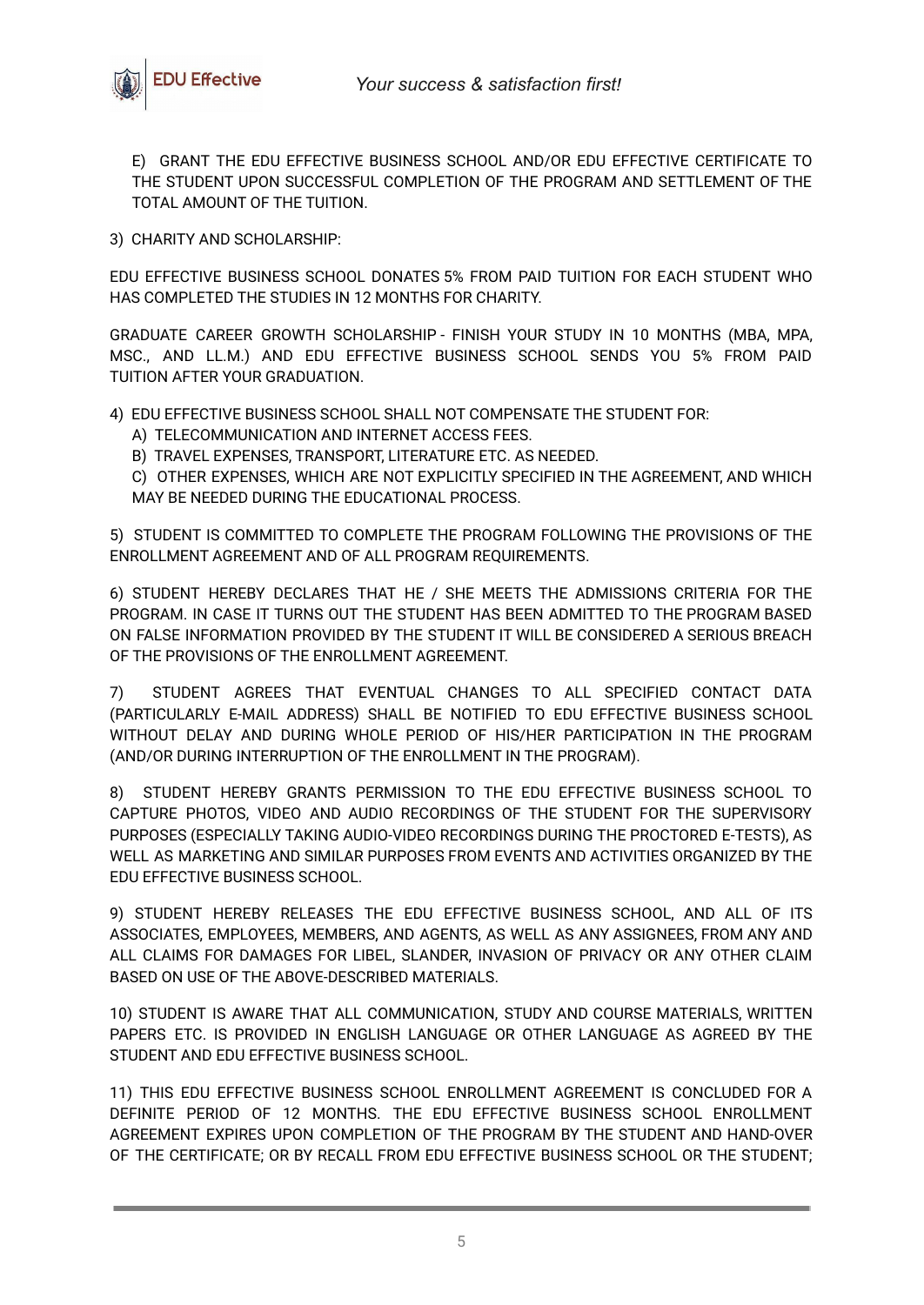

OR AFTER A PERIOD OF 12 MONTHS FROM THE DATE ON WHICH IT ENTERS INTO FORCE, UNLESS THE PARTIES AGREE OTHERWISE.

12) CANCELLATION POLICY - EDU EFFECTIVE BUSINESS SCHOOL STUDENTS HAVE THE RIGHT TO CANCEL THEIR ENROLLMENT AGREEMENT AT ANY TIME AND ARE NOT CHARGED ANY FEES DURING THE FIRST FOURTEEN DAYS OF ENROLLMENT.

A STUDENT'S LETTER OF CANCELLATION MUST BE EMAILED TO [SKILLUP@EDUEFFECTIVE.ONLINE](mailto:skillup@edueffective.online) IN WRITTEN FORM. THE LETTER OF CANCELLATION IS EFFECTIVE TEN DAYS AFTER THE EDU EFFECTIVE RECEIVES THE LETTER. THE STUDENT CAN CANCEL THE DECISION DURING THESE 10 DAYS AND CONTINUE STUDYING.

13) REFUND POLICY - STUDENTS WHO UNSUBSCRIBE OR LEAVE THE COURSE DO NOT HAVE TO PAY ANY OTHER TUITION. STUDENTS WHO REMAIN IN THEIR COURSE BEYOND THE COURSE WITHDRAWAL DEADLINE ARE NOT ELIGIBLE FOR A REFUND OF THE TUITION. THE TUITION IS ONLY REFUNDABLE IN INSTANCES WHERE THE EDU EFFECTIVE BUSINESS SCHOOL HAS CANCELED A STUDENT'S COURSE OR IF THE STUDENT'S WORK WAS NOT ASSESSED AT ALL DURING THE COURSE.

STUDENTS WHO STAY OUT OF THE PROGRAM ARE NOT ELIGIBLE FOR A REFUND. THE TUITION IS REFUNDABLE ONLY IN CASES WHERE THE EDU EFFECTIVE BUSINESS SCHOOL CANCELED THE PROGRAM OR IN CASE THAT STUDENT WISHES TO CANCEL HER/HIS STUDY WITHIN 14 DAYS UPON REGISTERING; THE TOTAL COST HE/SHE HAS PAID WILL BE REFUNDED IN SUCH CASE.

14) THE STUDENT IS RESPONSIBLE FOR PAYMENT OF THE FULL AMOUNT OF THE TUITION AND FEES CHARGED BY EDU EFFECTIVE BUSINESS SCHOOL. THE STUDENT IS AWARE OF THE FACT THAT EDU EFFECTIVE BUSINESS SCHOOL DOES NOT PARTICIPATE IN PROGRAM/S OF FEDERAL OR STATE FINANCIAL ASSISTANCE TO STUDENTS.

15) THE STUDENT UNDERSTANDS THAT TUITION CHARGES ARE FOR THE RIGHT TO STUDY IN THE PROGRAM IN WHICH HE/SHE IS ENROLLED AND ARE IN NO WAY CONTINGENT UPON STUDENT'S SATISFACTORY PROGRESS, PERSONAL SATISFACTION, OR PLACEMENT UPON GRADUATION.

16) EDU EFFECTIVE BUSINESS SCHOOL IS ENTITLED TO TERMINATE STUDENT´S STUDY IN THE EVENT THAT THE STUDENT FAILS TO MAKE TIMELY PAYMENTS DUE HEREUNDER OR IN THE EVENT THAT THE STUDENT MATERIALLY VIOLATES ANY PROVISIONS OF THIS ENROLLMENT AGREEMENT. ANY SUCH TERMINATION SHALL BE IN WRITING BY EDU EFFECTIVE BUSINESS SCHOOL (INCLUDING E-MAIL). THE STUDENT SHALL NOT BE ENTITLED TO ANY TUITION REFUND IN WHOLE OR IN PART IF THIS ENROLLMENT AGREEMENT IS TERMINATED BY REASON OF THE STUDENT'S DEFAULT OR MATERIAL BREACH OF ANY PROVISIONS OF THIS ENROLLMENT AGREEMENT.

17) IN CASE THE COURSE FEE IS NOT SETTLED WITHIN THE AGREED PERIOD, EDU EFFECTIVE BUSINESS SCHOOL IS ENTITLED TO CHARGE INTEREST ON LATE PAYMENT OF 0.05 % FOR EACH DAY AND TO LIMIT ACCESS OF THE STUDENT TO THE STUDENT INFORMATION SYSTEM AND / OR OTHER COMPONENTS OF THE EDU EFFECTIVE BUSINESS SCHOOL PROGRAM UNTIL THE DUE FEE IS SETTLED.

18) EDU EFFECTIVE BUSINESS SCHOOL DOES NOT GUARANTEE THAT CREDITS EARNED WILL BE ACCEPTED AS TRANSFER CREDITS IN ANOTHER INSTITUTION. THE STUDENT UNDERSTANDS THAT TRANSFERABILITY IS FULLY DEPENDENT ON THE RECEIVING INSTITUTION.